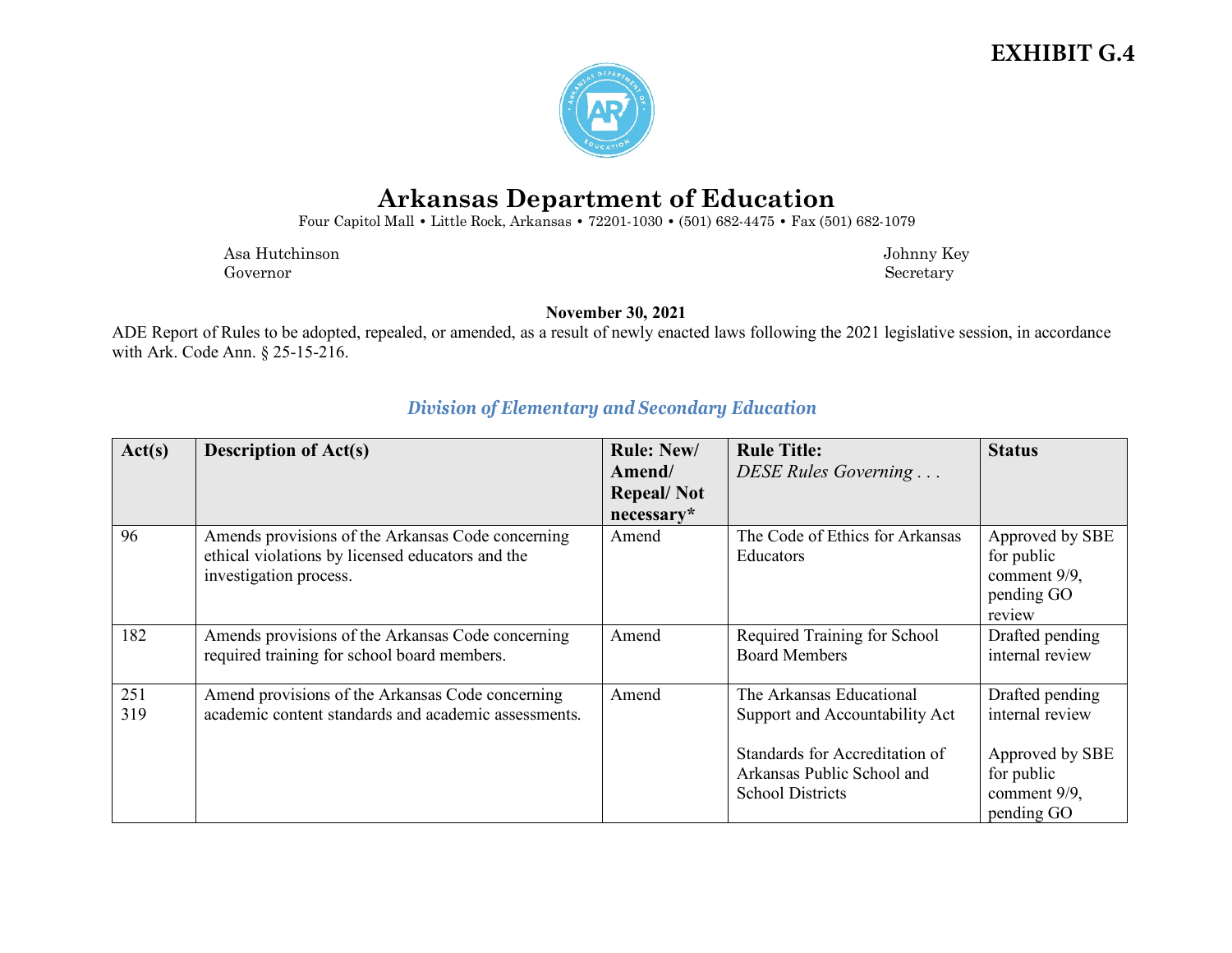|                   |                                                                                                                                                                                                                                                                                                                                                                                                   |            |                                                                              | review                                                                     |
|-------------------|---------------------------------------------------------------------------------------------------------------------------------------------------------------------------------------------------------------------------------------------------------------------------------------------------------------------------------------------------------------------------------------------------|------------|------------------------------------------------------------------------------|----------------------------------------------------------------------------|
| 320               | Amends provisions of the Arkansas Code concerning<br>mandated vision screenings for public school students<br>and requires rules to address the tests, procedures,<br>equipment, and instruments that shall be used to perform<br>eye and vision screenings.                                                                                                                                      | Amend      | Eye and Vision Screening Report<br>in Arkansas Public Schools                | Drafted pending<br>internal review                                         |
| 322               | Amends provisions of the Arkansas Code concerning<br>enhanced student achievement funding (formerly NSL<br>funding) and requires rules that shall include the process<br>for submitting an enhanced student achievement plan;<br>the process for monitoring the expenditure of ESA<br>funds; and the specific requirements, qualifications, and<br>criteria for allowable supports and resources. | Amend      | <b>Student Special Needs Funding</b>                                         | Approved by SBE<br>for public<br>comment $11/10$ ,<br>pending GO<br>review |
| 490               | Amends provisions of the Arkansas Code concerning<br>school choice, including deadlines and notification<br>procedures.                                                                                                                                                                                                                                                                           | Amend      | School Choice                                                                | Out for public<br>comment                                                  |
| 513<br>657<br>746 | Amend provisions of the Arkansas Code concerning<br>teaching licenses and add provisions for noncitizens,<br>university professors and assistant professors.                                                                                                                                                                                                                                      | Amend      | <b>Educator Licensure</b>                                                    | Approved by SBE<br>for public<br>comment 9/9,<br>pending GO<br>review      |
| 544<br>644        | Amend provisions of the Arkansas Code concerning<br>visual art and music instruction.                                                                                                                                                                                                                                                                                                             | Amend      | Visual Art and Music Instruction                                             | Drafted pending<br>internal review                                         |
| 545<br>647        | Amend provisions of the Arkansas Code concerning<br>technical and vocational education including the general<br>control and supervision of all programs of vocational,<br>technical, and occupational education in secondary<br>institutions.                                                                                                                                                     | Amend      | <b>DCTE Policies</b> and Procedures<br>for Career and Technical<br>Education | Final                                                                      |
| 551<br>622        | Amend provisions of the Arkansas Code concerning<br>school resource officers and require that a school district<br>board of directors and the local law enforcement agency<br>with jurisdiction adopt a memorandum of understanding<br>governing school resource officers and that school<br>resource officers and certain public school employees<br>complete specialized training.              | <b>New</b> | School Safety                                                                | Drafting in<br>process                                                     |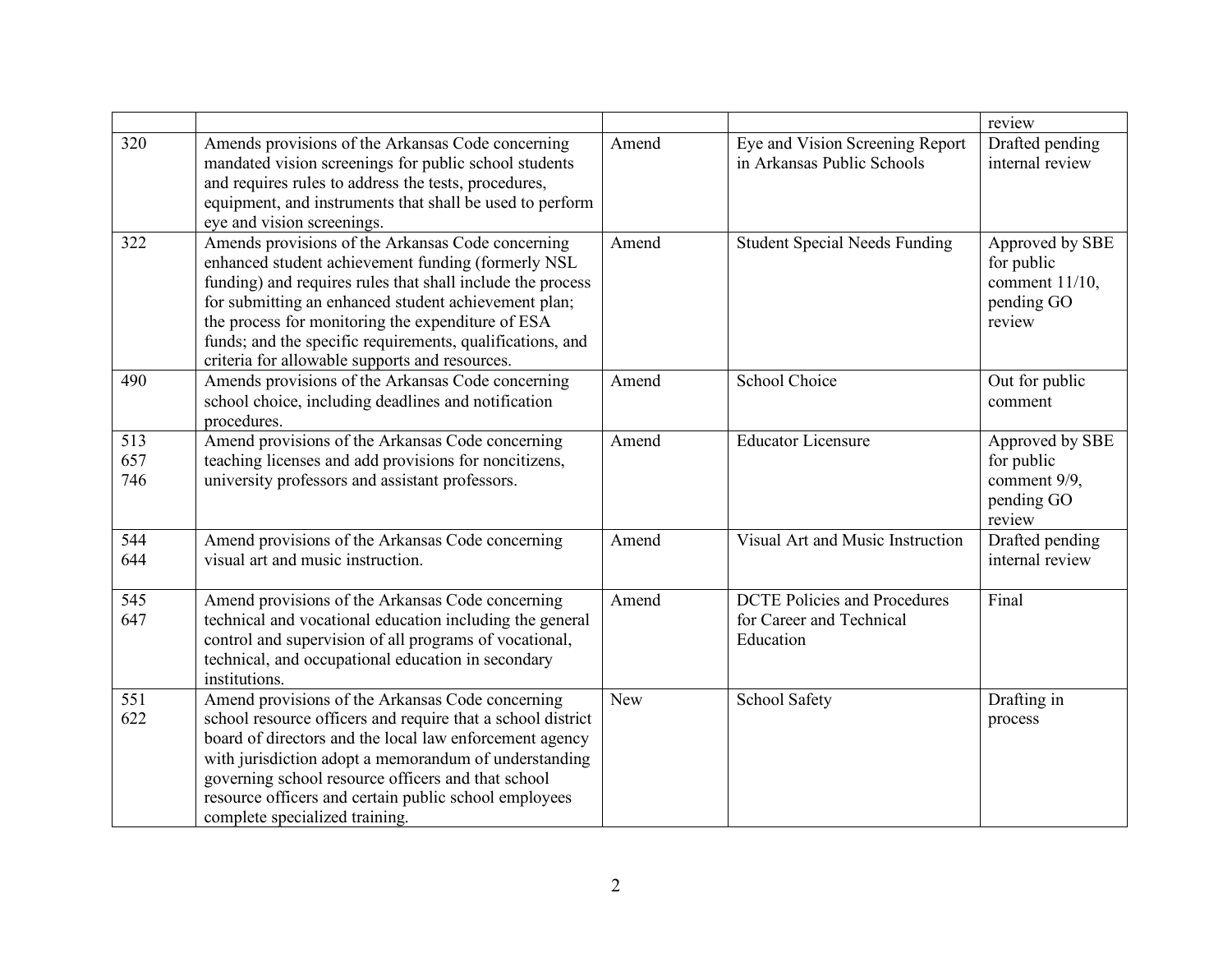| 620<br>648 | Establishes the Arkansas Center for School Safety of the<br>Criminal Justice Institute Advisory Board and requires<br>the Division to promulgate rules specifying how school<br>district compliance with school safety requirements<br>shall be verified. |            |                                                                                                |                                                                                                 |
|------------|-----------------------------------------------------------------------------------------------------------------------------------------------------------------------------------------------------------------------------------------------------------|------------|------------------------------------------------------------------------------------------------|-------------------------------------------------------------------------------------------------|
| 606        | Amends provisions of the Arkansas Code concerning<br>reading programs and curriculum and requires the ADE<br>to hire an Education Ombudsman.                                                                                                              | Amend      | The Right to Read Act                                                                          | Drafted pending<br>internal review                                                              |
| 630        | Requires all fingerprints to be in electronic format.                                                                                                                                                                                                     | Amend      | <b>Background Checks</b>                                                                       | Out for public<br>comment                                                                       |
| 646        | Requires school districts to develop a three-year teacher<br>and administrator recruitment and retention plan<br>focusing on minority races and ethnicities to increase<br>diversity in the district and include annual goals.                            | New        | Teacher and Administrator<br><b>Recruitment and Retention Plans</b>                            | Drafting in<br>process                                                                          |
| 650        | Provides rulemaking authority to DESE.                                                                                                                                                                                                                    | <b>New</b> | The School Counseling<br><b>Improvement Act</b>                                                | Drafting in<br>process                                                                          |
| 662        | Amends provisions of the Arkansas Code concerning<br>when a district proposes to close a school received<br>through voluntary annexation.                                                                                                                 | Amend      | Consolidation and Annexation of<br><b>Public School Districts</b>                              | Approved by SBE<br>for public<br>comment 9/9,<br>pending GO<br>review                           |
| 678<br>688 | Amend provisions of the Arkansas Code concerning<br>notification procedures for review of Act 1240 waivers<br>and what provisions may not be waived.                                                                                                      | Amend      | Act 1240 Waivers                                                                               | Out for public<br>comment                                                                       |
| 679<br>680 | Created the Teacher Salary Equalization Fund to<br>provide additional funding dedicated to increasing<br>teacher salaries.                                                                                                                                | Amend      | The Educator Compensation<br>Reform Program and the Teacher<br><b>Salary Equalization Fund</b> | Guidance issued<br>via CM FIN-21-<br>048; holding rules<br>until after year 1<br>implementation |
| 689<br>741 | Amend provisions of the Arkansas Code concerning the<br>Succeed Scholarship Program including application,<br>award, and eligibility.                                                                                                                     | Amend      | The Succeed Scholarship<br>Program                                                             |                                                                                                 |
| 774        | Amends provisions of the Arkansas Code concerning<br>public charter schools and waivers available to public                                                                                                                                               | Amend      | <b>Charter Schools</b>                                                                         | Drafted pending<br>internal review                                                              |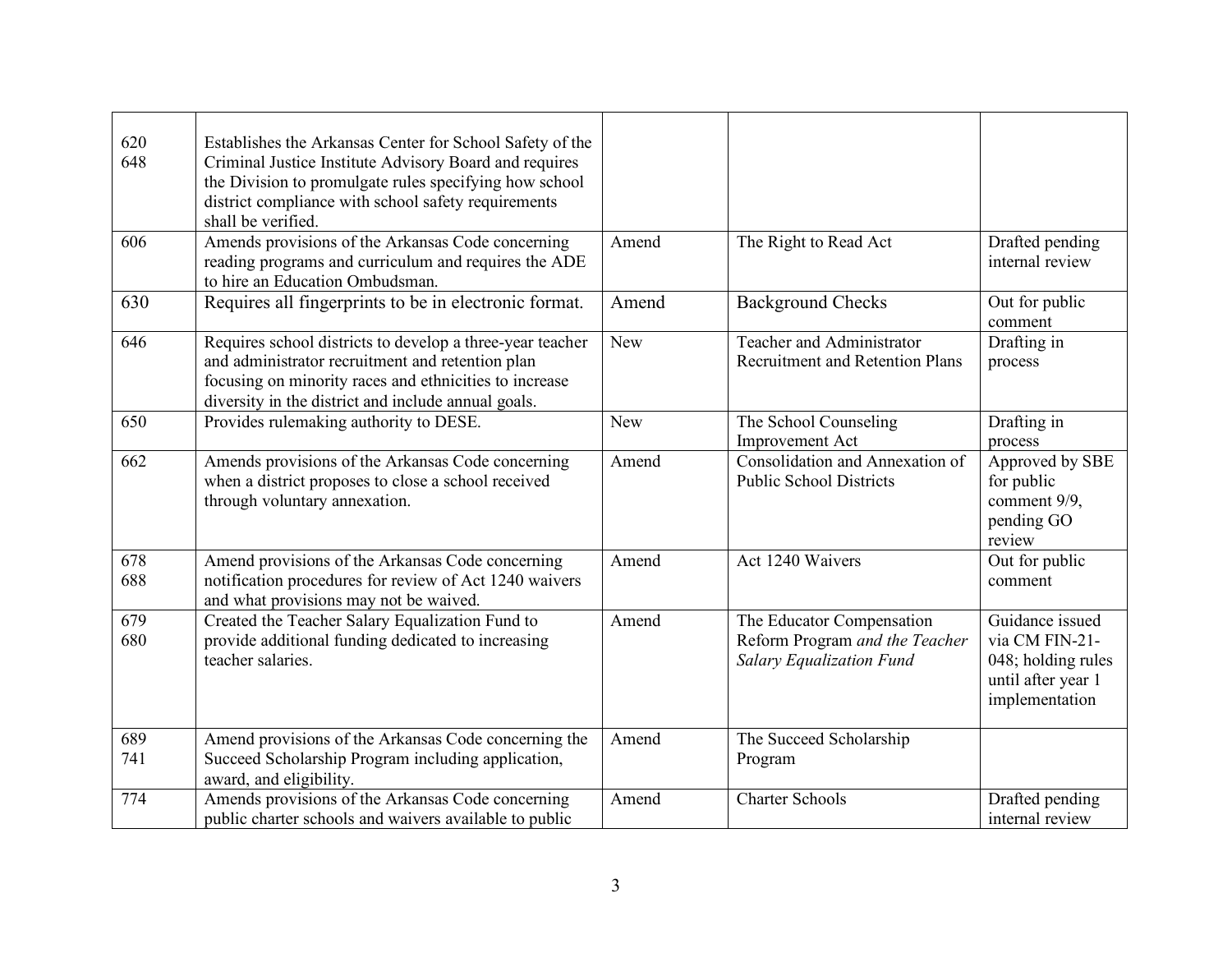|              | school districts.                                                                                                                                                                                                                                                                                                                                                                                     |               |                                                                                       |                                                                            |
|--------------|-------------------------------------------------------------------------------------------------------------------------------------------------------------------------------------------------------------------------------------------------------------------------------------------------------------------------------------------------------------------------------------------------------|---------------|---------------------------------------------------------------------------------------|----------------------------------------------------------------------------|
| 820          | Creates the Arkansas Student Protection Act, which<br>prohibits public school districts from entering into a<br>transaction with an entity that performs, induces, or<br>provides abortions.                                                                                                                                                                                                          | <b>New</b>    | The Arkansas Student Protection<br>Act                                                | Approved by SBE<br>for public<br>comment $11/10$ ,<br>pending GO<br>review |
| 909          | Enables districts to receive both declining enrollment<br>and student growth funding.                                                                                                                                                                                                                                                                                                                 | Amend         | Declining Enrollment and Student<br>Growth Funding                                    | Drafted pending<br>internal review                                         |
| 912          | Creates the Arkansas Tutoring Corps Act to support the<br>implementation of a sustainable tutoring program in<br>response to learning loss.                                                                                                                                                                                                                                                           | <b>New</b>    | The Arkansas Tutoring Corps                                                           | Out for public<br>comment                                                  |
| 958          | Creates the Star-Spangled Banner Act requiring school<br>districts to play the star-spangled banner at certain<br>events.                                                                                                                                                                                                                                                                             | <b>New</b>    | The Star-Spangled Banner Act                                                          | Approved by SBE<br>for public<br>comment 10/14,<br>pending GO<br>review    |
| 959          | Requires the State Board to adopt a policy requiring the<br>pledge of allegiance and a moment of silence in public<br>schools.                                                                                                                                                                                                                                                                        | Not necessary |                                                                                       | On Dec. ALC<br>agenda                                                      |
| 1031         | Creates the Arkansas Military Child School Transitions<br>Act.                                                                                                                                                                                                                                                                                                                                        | <b>New</b>    | The Arkansas Military Child<br><b>School Transitions Act</b>                          | Approved by SBE<br>for public<br>comment 10/14,<br>pending GO<br>review    |
| 1050         | Amends the law concerning the health and safety of<br>public school students and requires the Division of<br>Elementary and Secondary Education, in coordination<br>with the Arkansas State Board of Nursing, to<br>promulgate rules concerning the administration of an<br>emergency dose medication to a public school student<br>with adrenal insufficiency by trained public school<br>personnel. | Amend         | Insulin and Glucagon<br><b>Administration for Students</b><br>Diagnosed with Diabetes | Drafted pending<br>internal review                                         |
| 1070<br>1074 | Creates the Healthy Active Arkansas Schools Act and<br>requires the Division of Elementary and Secondary<br>Education, in consultation with the Department of<br>Health, to develop guidance for public schools to                                                                                                                                                                                    | Amend         | Nutrition and Physical Activity<br>Standards and Body Mass Index                      | Drafting in<br>process                                                     |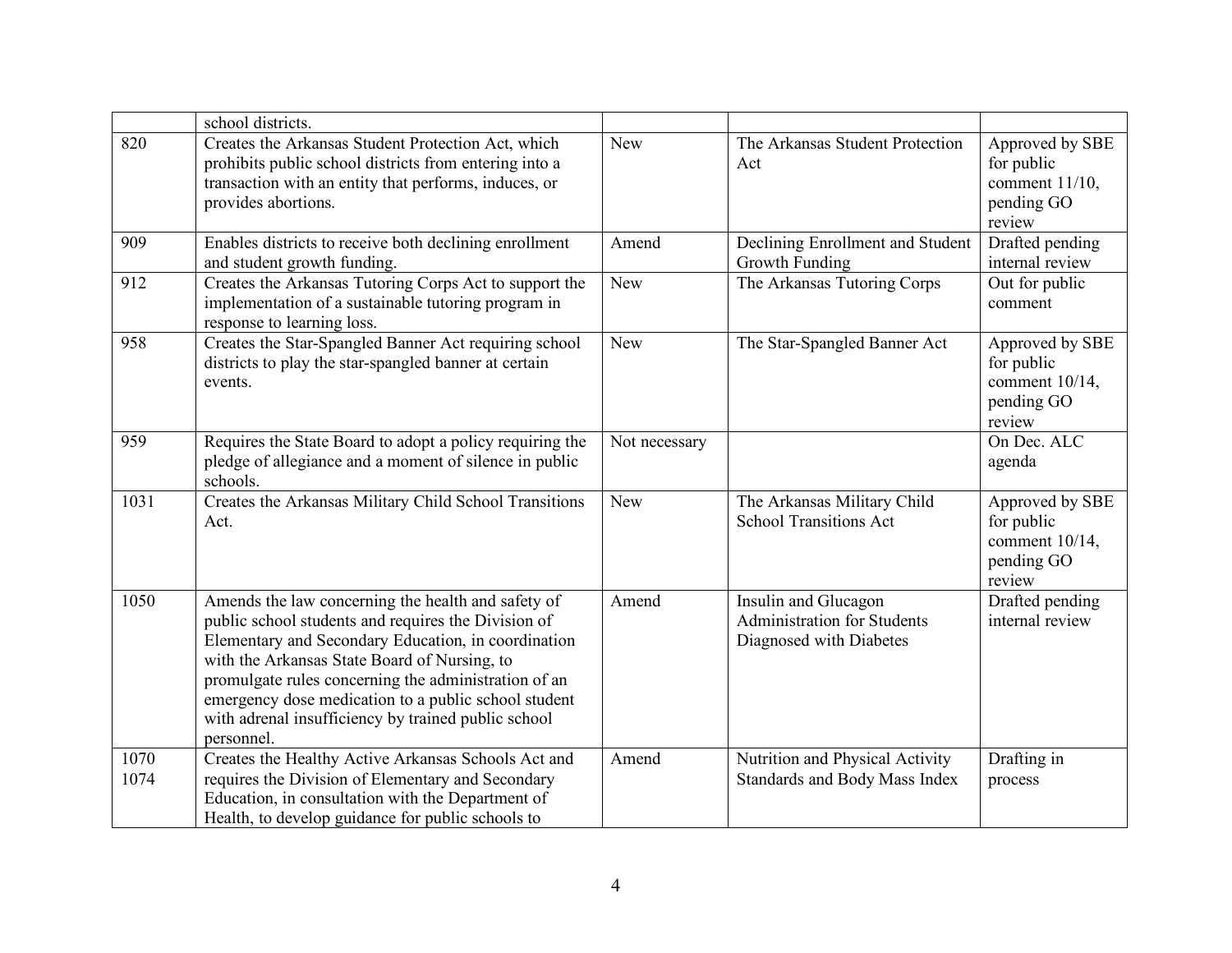|      | address the following priorities and require that the<br>following priorities be included in the public school's or<br>open-enrollment public charter school's health and<br>wellness priority: physical and built environment,<br>nutritional standards and access to healthy foods,<br>physical education and activity, and breastfeeding<br>practices, as applicable. Addresses food in vending<br>machines. |       |                          |                        |
|------|-----------------------------------------------------------------------------------------------------------------------------------------------------------------------------------------------------------------------------------------------------------------------------------------------------------------------------------------------------------------------------------------------------------------|-------|--------------------------|------------------------|
| 1089 | Requires school nurses to participate in nursing<br>professional development, requires the Division to<br>develop an education program for school nurses, and<br>requires districts to participate in the annual health<br>services survey.                                                                                                                                                                     | Amend | Professional Development | Drafting in<br>process |

## *Division of Higher Education*

| Act           | <b>Description</b>                                        | New/Amend/        | <b>Rule Title:</b>        | <b>Status</b>  |
|---------------|-----------------------------------------------------------|-------------------|---------------------------|----------------|
| <b>Number</b> |                                                           | <b>Repeal/Not</b> | DHE Rules Governing       |                |
|               |                                                           | necessary*        |                           |                |
| 69            | Enhances higher education fiscal accountability and       | Not.              |                           | On Dec. ALC    |
|               | transparency and amends provisions of the Arkansas        | $necessary*$      |                           | agenda         |
|               | Code concerning student accounts receivable policies      |                   |                           |                |
|               | and certain financial condition reports.                  |                   |                           |                |
| 79            | Amends provisions of the Arkansas Code concerning         | Amend             | The Governor's Scholars'  | Out for public |
| 217           | scholarship requirements and eligibility criteria.        |                   | Program                   | comment        |
| 331           |                                                           |                   |                           |                |
| 743           |                                                           |                   |                           |                |
| 80            | Amends provisions of the Arkansas Code concerning         | Amend             | The Arkansas Academic     | Out for public |
| 636           | scholarship requirements and eligibility criteria.        |                   | Challenge Scholarship     | comment        |
| 82            | Amends provisions of the Arkansas Code concerning         | Amend             | The Arkansas Concurrent   | Out for public |
|               | scholarship requirements and eligibility criteria.        |                   | Challenge Scholarship     | comment        |
| 388           | Adds private, non-profit institutions of higher education | Amend             | The Arkansas Future Grant | Out for public |
|               | as approved institutions for purposes of the Arkansas     |                   |                           | comment        |
|               | Future Grant Program.                                     |                   |                           |                |